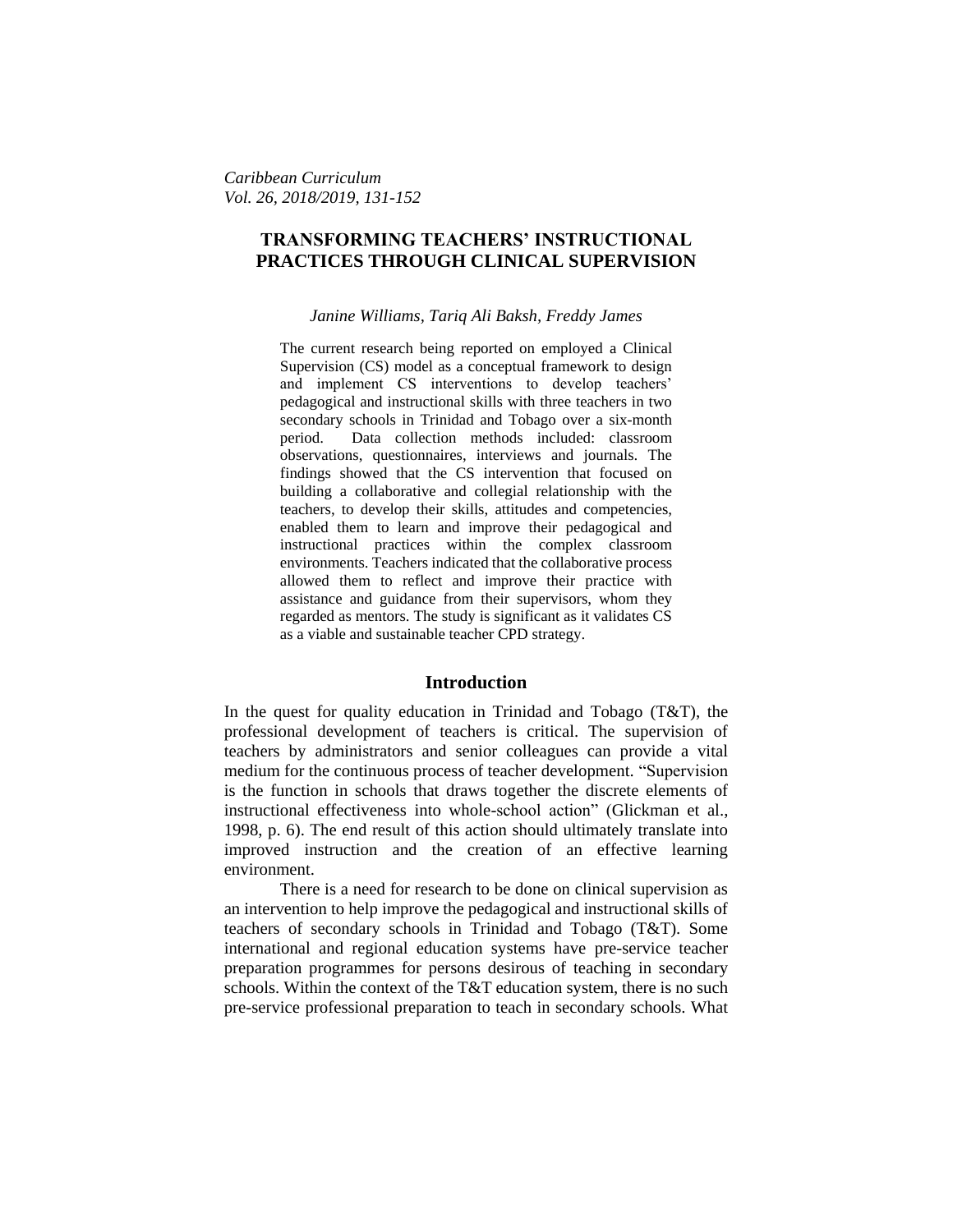exists in T&T is a postgraduate in-service teacher preparation programme, offered by the University of the West Indies, School of Education (UWISoE) called the Diploma in Education (Dip. Ed.) Programme which provides initial teacher professional preparation for teachers who are already teaching at secondary schools. As a result, in many schools in T&T, novice teachers are assigned classes to teach, without having the requisite knowledge and pedagogical skills to engage in effective instruction. Fortunately, some schools have new teacher orientation programmes during which some pedagogy, instructional design and delivery are explored.

Clinical supervision is a developmental process that seeks to build teachers' instructional and pedagogical knowledge and skills through reflective practice. In this regard, clinical supervision can be seen as continuous professional development, as it seeks to engage teachers in a process of learning and relearning with a view to changing their beliefs, attitudes, values, understandings, and professional practice for the benefit of improving their students' learning (Darling-Hammond, Newton, & Wei, 2010; Day, 1999; Griffin, 1983; Guskey, 2002; Hopkins & Harris, 2001; Steadman, Eraut, Fielding, & Horton, 1995).

#### **The Nature and Purpose of Clinical Supervision**

The research is situated within the domains of clinical supervision, school improvement, continuing professional development and teacher education. The review, therefore, draws on literature across these domains as they apply to the current research.

Sergiovanni and Starratt (2007) define clinical supervision as a "face-to-face contract with teachers with the intent of improving instruction and increasing professional growth" (p. 23). Research in the field of clinical supervision in the past has revealed very little about its effect on teachers' pedagogy, classroom performance and their perceptions towards clinical supervision. Within the last decade, studies have been conducted in this field to demonstrate the merits of clinical supervision.

Clinical supervision was conceptualised by Robert Goldhammer (1969) and Morris Cogan (1973) at the Harvard School of Education. This grew out of their dissatisfaction with existing approaches to supervision, which they deemed inadequate for the professional development of teachers. These pioneers developed models of clinical supervision for improving classroom teaching and learning, and relationships between teachers and supervisors (Glanz, 2004). Goldhammer (1969) developed a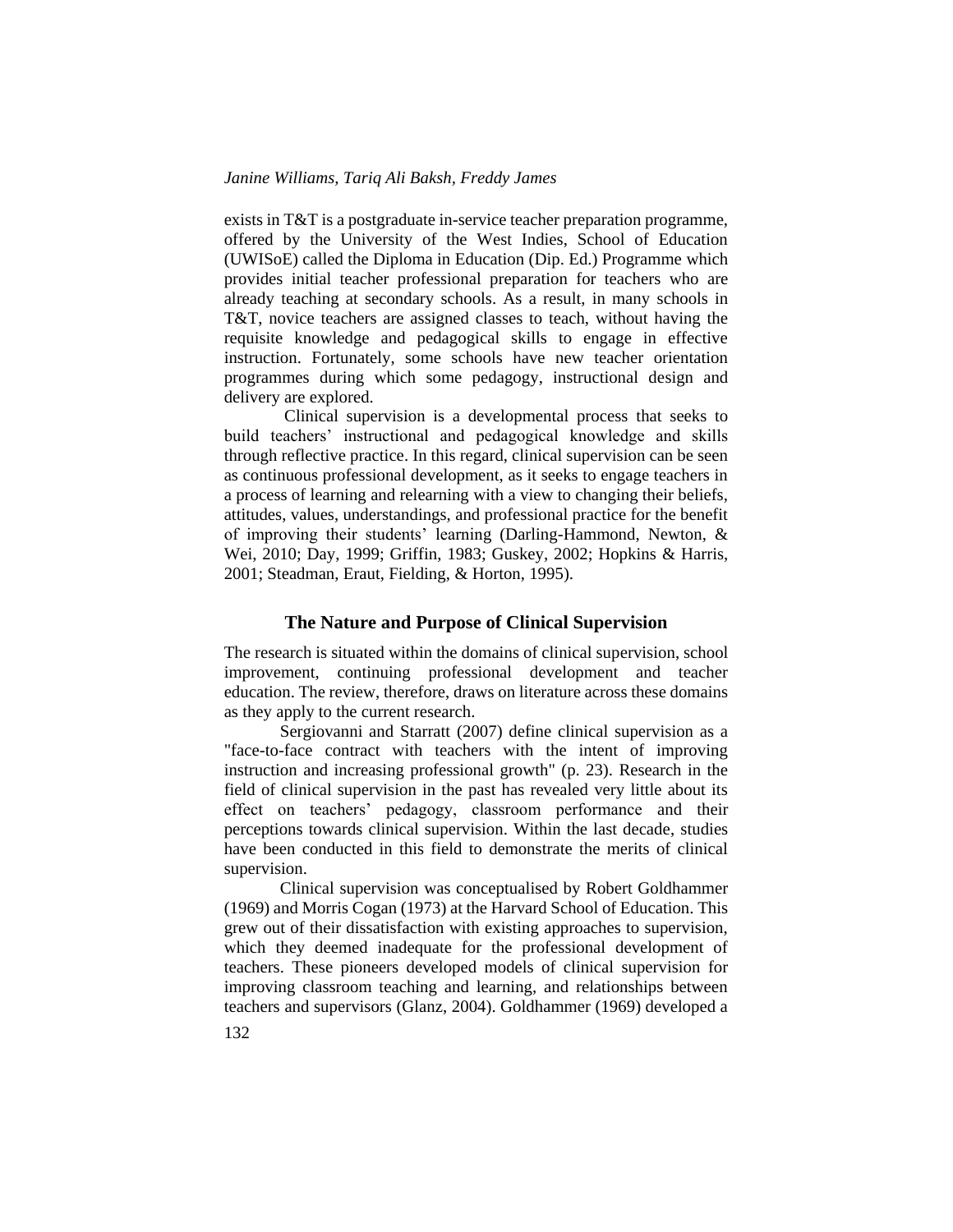five-stage model while Cogan (1973) developed an eight-phase model. Building on the work of Cogan and Goldhammer, other educators developed alternative models of clinical supervision with the purpose and principles of the original models as the foundation (Hopkins, 1989). These models focus on "the teacher's actual classroom instructions and includes the teacher as an active participant in the supervisory process" (Acheson & Gall, 2003, p. 6).

Gall and Acheson (2011) later developed a three-phase model which consists of a planning conference, classroom observation and a feedback conference. In this model, the planning stage comprises the following: identifying areas of instruction for improvement, identifying actions for improving the teacher's instructions; assisting in goal-setting for the lesson; arranging a time for classroom observation; and discussing the data collection instrument. In the observation stage, the lesson is observed and information related to the objectives set, is recorded. The feedback conference focuses on meeting with the teacher to analyse together the data recorded, and arrive at decisions towards an improvement plan for teacher development (Grizzard, 2007).

## **The Benefits of Clinical Supervision**

There are many benefits to clinical supervision: it facilitates professional development; is a continuous process for improving teacher performance; assists in improving pedagogical skills; and allows administrators to become involved indirectly in the quality of education that students receive (Grimmett & Grehan, 1990; Johnson, 2001).

Harris (1998) identifies clinical supervision as one of the supervision models that facilitates the development of professionalism. Many other authors also hold the position that instructional supervision is closely connected with professional development (Sergiovanni & Starratt, 2007; Hawley & Rollie, 2007: Zepeda, 2007; Veloo, Komuji, & Khalid, 2013). According to Day (1999, p. 4):

> Professional development consists of all natural learning experiences and those conscious and planned activities which are intended to be of direct or indirect benefit to the individual, group or school and which contribute, through these, to the quality of education in the classroom. It is the process by which, alone and with others, teachers review, renew and extend their commitment as change agents to the moral purposes of teaching; and by which they acquire and develop critically the knowledge, skills and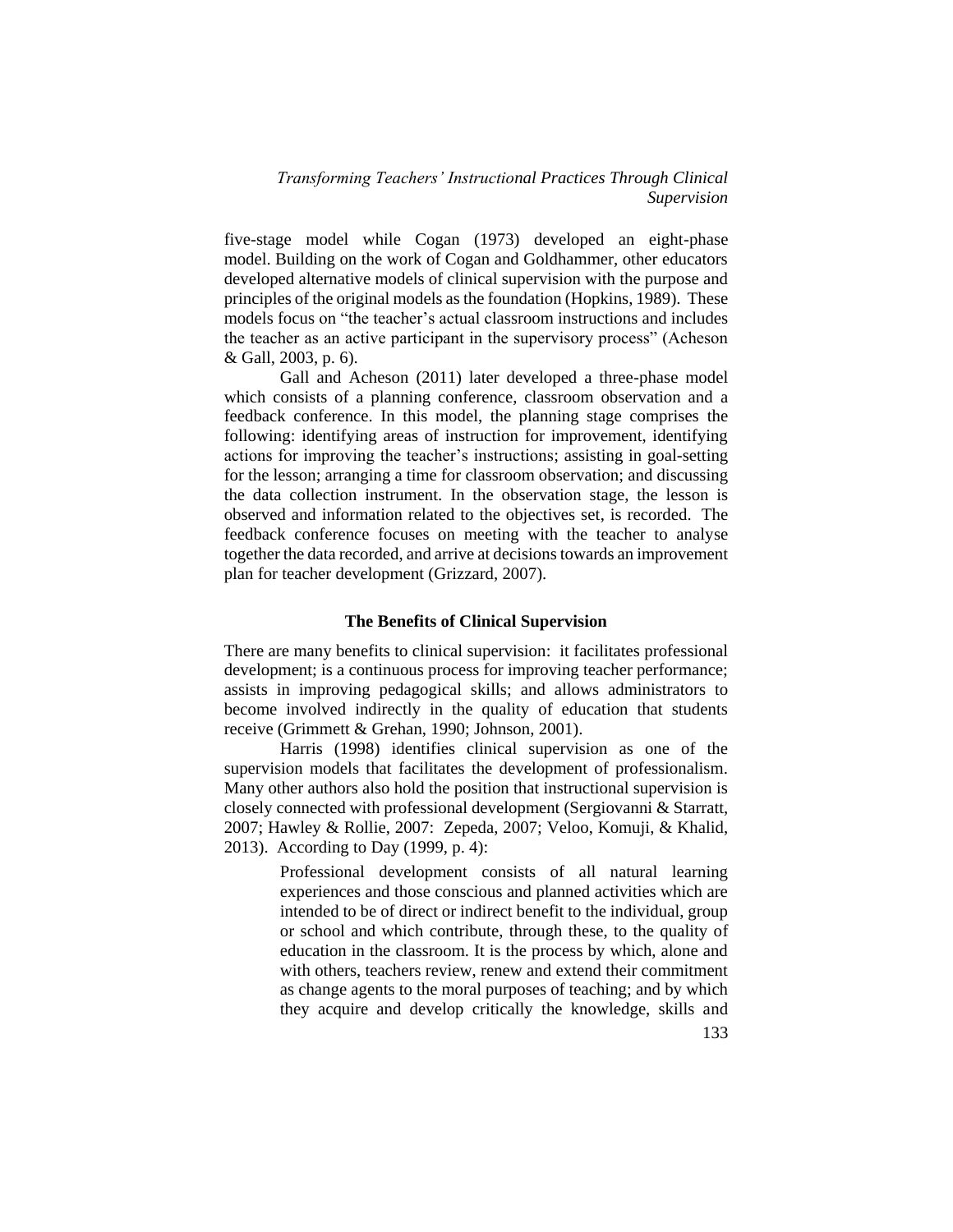emotional intelligence essential to good professional thinking, planning and practice with children, young people and colleagues through each phase of their teaching lives.

A review of research piloted by Blumberg (1980) on the effects of clinical supervision on various outcomes, concluded that clinical supervision impacts positively on teachers and students. Specifically, with respect to teachers, clinical supervision was found to improve their attitude towards the clinical supervision process itself; communication skills between teachers and supervisors; self-growth and efficacy; higherorder thinking skills and reflection on classroom practice. Little (1981) states that administrators who frequently observe others teaching provide useful evaluation of their teaching. Therefore, supervisors can observe and diagnose instructional problems that their supervisees may have and thus be able to tactfully remedy these problems.

In a study by Braithwaite (1995), it was found that participants were dissatisfied with traditional-oriented supervision and "conceptualised supervision and evaluation as a continuous process for improving teacher performance" (p. 1). Additionally, Jim Nolan, Brent Hawkes and Pam Francis (1993), conducted a review of research involving six case studies of clinical supervision with in-service teachers. All the case studies showed "positive changes in teachers' ability to think productively about their instruction and improve their instruction" (Acheson & Gall, 2003, p. 17).

Furthermore, Tucker and Stronge (2005) indicated that pedagogical decisions made by teachers; that is, teachers' planning, instructional delivery and assessment, directly affected student learning. Supervisors working closely with teachers to improve student learning, assisted teachers in improving their pedagogical skills (Grimmett & Grehan, 1990; Blasé & Blasé, 1999). It must be noted that outcomes obtained depended on the quality of clinical supervision provided for teachers. Primarily, the effects were positive when supervisors were knowledgeable in techniques of clinical supervision or when the supervisory process was extended over a period of time (Acheson & Gall, 2003). Still, whether these benefits occur within the  $T&T$  context is yet to be investigated and the results documented; hence, the significance of this study.

# **Challenges to Conducting Clinical Supervision**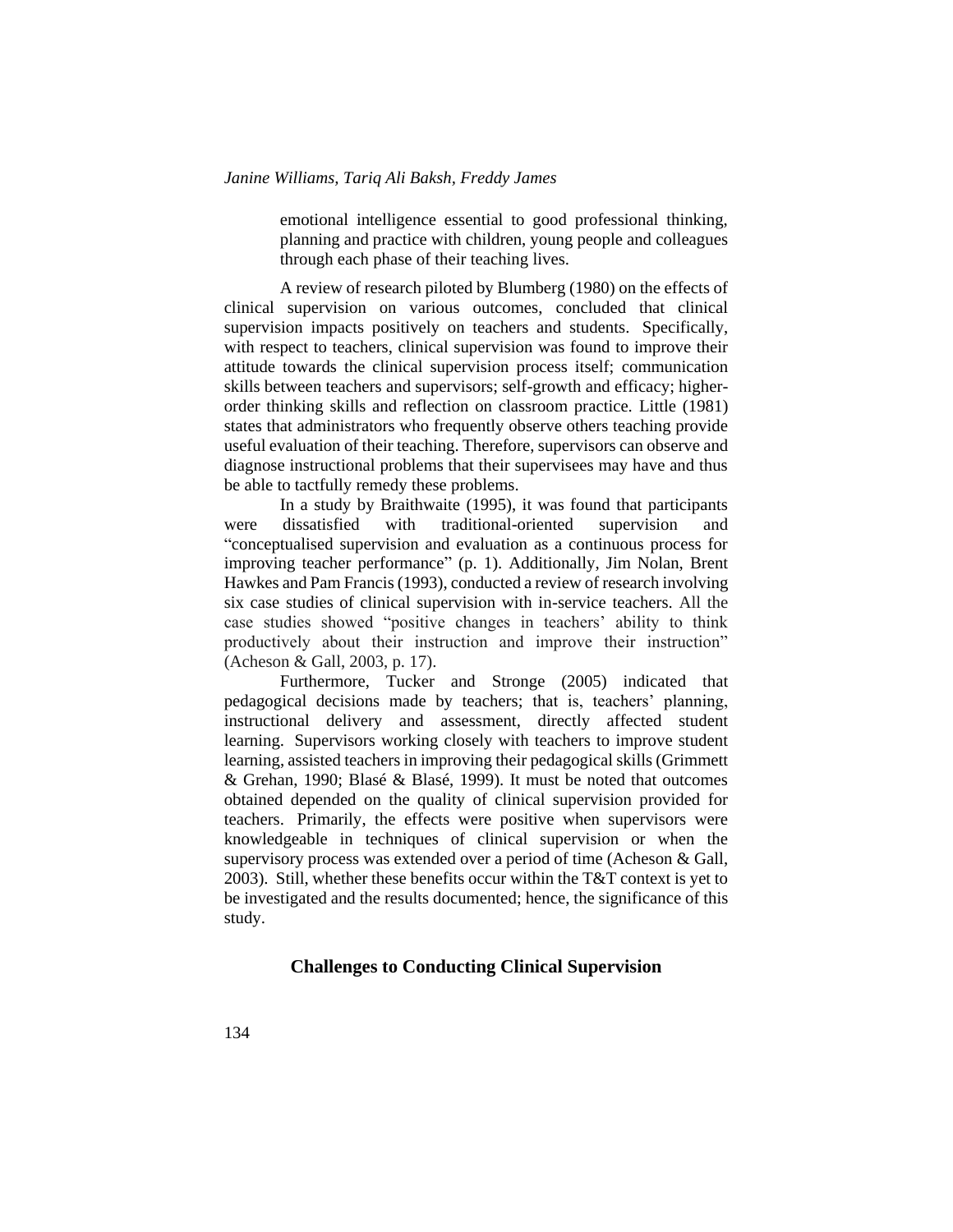There are challenges to clinical supervision: defensive reactions by teachers; adaptation to suit individual needs; supervisors' knowledge of techniques to be used during clinical supervision, and finding time for supervision. Generally, researchers support the view that the clinical supervision process may assist in improving teachers' classroom instructions, but it is important to note, however, that many teachers behave defensively when faced with supervision. In a study by Glatthorn (2007) on supervisory behaviour and teacher satisfaction, it was noted that improvement in performance was dependent upon the teacher's attitude towards supervision. According to Glatthorn (2007), unless teachers viewed supervision as a means of enhancement both to themselves and their students then the supervisory process would not produce the desired results. This conclusion is also supported by Acheson and Gall (2003) who stated that, "teachers might react positively to a supervisory style that is more responsive to their concerns and aspirations"  $(p, 6)$ . process of clinical supervision must be customised to suit the needs of each teacher. "Supervisory practice must be adapted to the need of the individual teacher if the teacher is to develop to the point of becoming a reflective practitioner" (Goldsberry, 1998, p. 428). Additionally, since the building of trust is valuable to the success of the process, any shortcuts can fracture whatever trust exists. Still, Goldsberry (1998) submits that clinical supervision can improve teachers' attitudes, practices and instructional skills. Furthermore, the role of the supervisor may be misunderstood by both parties, which can lead to a less than collaborative and productive process. According to Smyth (1984), the teacher should have total control over the supervision process. Supervisors may disregard this notion proposed by Smyth and seek more control in the clinical supervision

Undoubtedly, there is no straightforward response to address the limited time designated for clinical supervision in schools. Time constraints that may arise out of scheduling conflicts and heavy teaching loads are two dominant issues that hinder a fluid clinical supervision process. Both supervisors and teachers could find it difficult to plan and prepare for each session due to these factors. Fullan and Miles (1992) highlighted that "every analysis of the problems of change efforts that we have seen in the last decade of research and practice has concluded that time is the salient issue (p. 746)." Additionally, they posited that: "time is energy. And success is likely only when the extra energy requirements of change are met through the provision of released time or through a redesigned schedule that includes space for the extra work of change" (p.

process, thereby alienating and discouraging the novice teacher.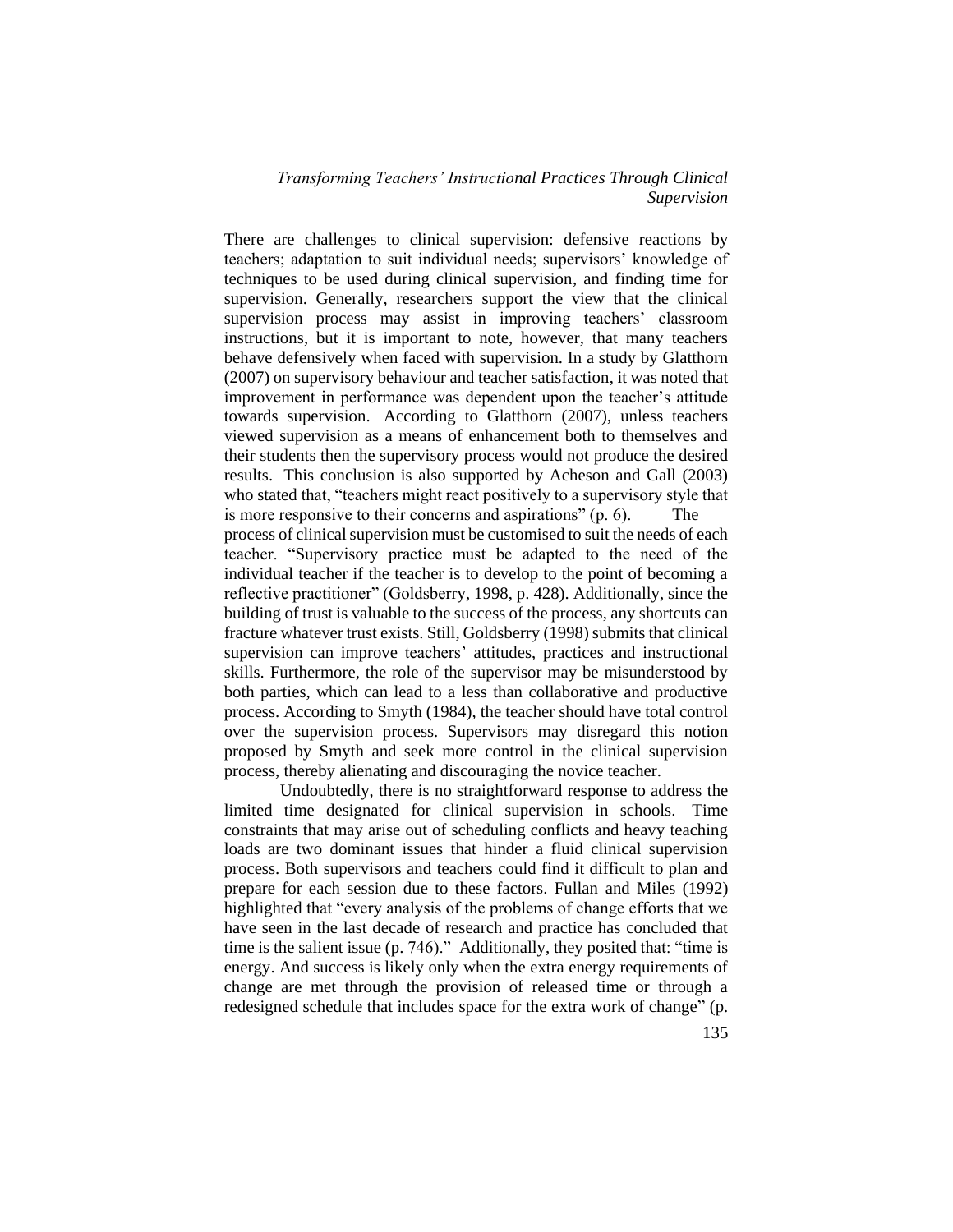746-747). The latter has implications for increased resourcing, which can include increased monetary allocations. Consequently, if more school administrators used clinical supervision as a means of sustained professional development, adjustments will have to be made in resourcing, staffing, timetabling and teaching workloads to address the issue of time constraints.

Based on the above discussion, the clinical supervision model has been regarded as an effective substitute that promotes professional development and improvement in classroom practice in a non-threatening environment. However, the need for trained personnel to implement this model is equally important. Thus, for schools to be effective, professional development, improvement of teachers' pedagogy and student learning should be closely meshed.

#### **Methodology**

The study utilised the action research paradigm, as it allows for persons to engage in systematic enquiry to plan an intervention or way forward to achieve specific goals (McNiff, 2013; Mills, 2000; Stringer, 2007). The intervention involved using clinical supervision as a Continuing Professional Development (CPD) tool to develop teachers' pedagogical skills over a six-month period. The study was conducted with three teachers in two secondary schools in Trinidad. The aim of the study was to determine whether clinical supervision could be used as a viable CPD procedure to improve teachers' pedagogical and instructional practices. For the purposes of this paper, the schools will be described as Case 1 and Case 2. The research question which guided the study was: To what extent can implementing an intervention using clinical supervision improve the pedagogical and instructional skills of selected secondary school teachers in two schools in Trinidad?

The teachers who implemented the interventions did so as a prerequisite of an in-service initial teacher preparation programme in which they were involved. The University of the West Indies, St. Augustine, School of Education (UWISoE) conducts the programme These particular teachers were enrolled in the Educational Administration cohort which ran for a duration of nine months. Over the nine months, teachers were exposed to a number of courses, including foundational courses in philosophy, psychology, sociology, language in education, health and family life education, curriculum and technology integration, action research, and assessment of and for learning. They were also involved in specific training on the nature and purpose of clinical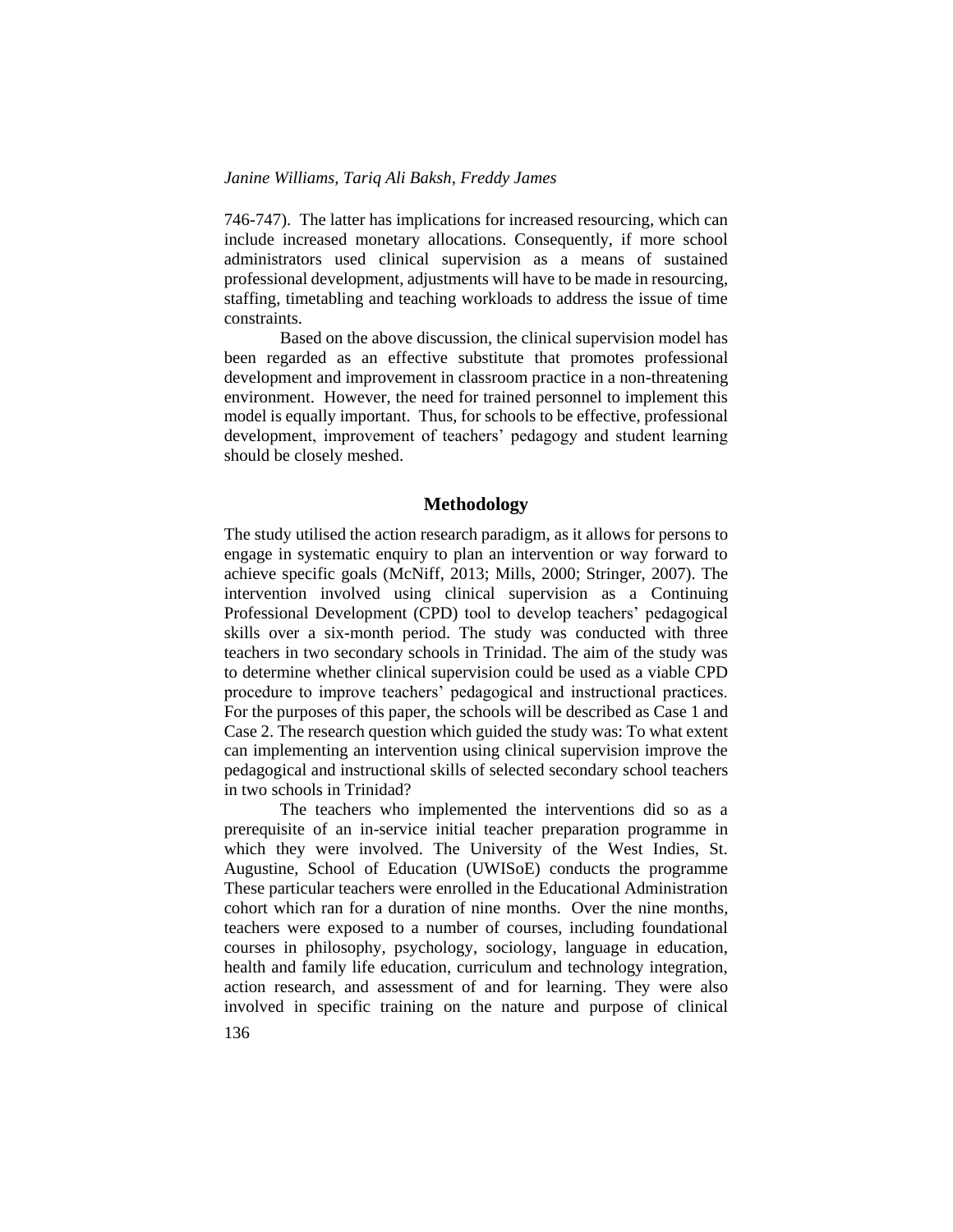supervision, and how to conduct it, which included, but was not limited to, engagement in elements of teaching and learning, lesson planning and writing learning objectives.

## **Procedure**

A tutor from the UWISoE staff supervised and monitored each teacher implementing the intervention during the clinical supervision process. The procedure involved a number of phases. Firstly, the teachers implementing the intervention selected teachers from their schools who would be their supervisees in the clinical supervision process. They explained to the prospective supervisees the nature of the clinical supervision, the length of time they would be engaged in it and, through discussion, arrived at consensus with the supervisees about the pedagogical areas they would focus on for development over the sixmonth period. Secondly, the implementing teachers wrote up a clinical supervision proposal which outlined the nature and purpose of clinical supervision, the schools' backgrounds and those of the supervisees, the pedagogical areas for development, a data collection plan and the persons with whom the implementers would collaborate. Thirdly, the clinical supervision proposals were reviewed, amended where necessary and approved by the UWISoE tutors, and the plan for monitoring the implementation process was discussed by the implementers, tutors and supervisees. The monitoring process involved tutors visiting the implementers and observing them conduct clinical supervision with their teachers, after which the implementers and tutors would reflect, evaluate the process and make recommendations for improving as the process moved forward.

## **Sampling: Case 1**

In this study, the intention was to use a sample of two supervisees who taught the first-form year group. However, due to scheduling conflicts, only one supervisee participated. Nevertheless, the use of one supervisee in no way compromised the rigour and validity of the study. It meant that the study became a single case, and the observations, reflections and discussions throughout the intervention provided depth. The participating supervisee was an untrained teacher with a BSc Degree, who had less than one year of teaching experience in the classroom. Following discussions between the supervisor and supervisee, it was agreed that the intervention would occur over a period of six months, during which 12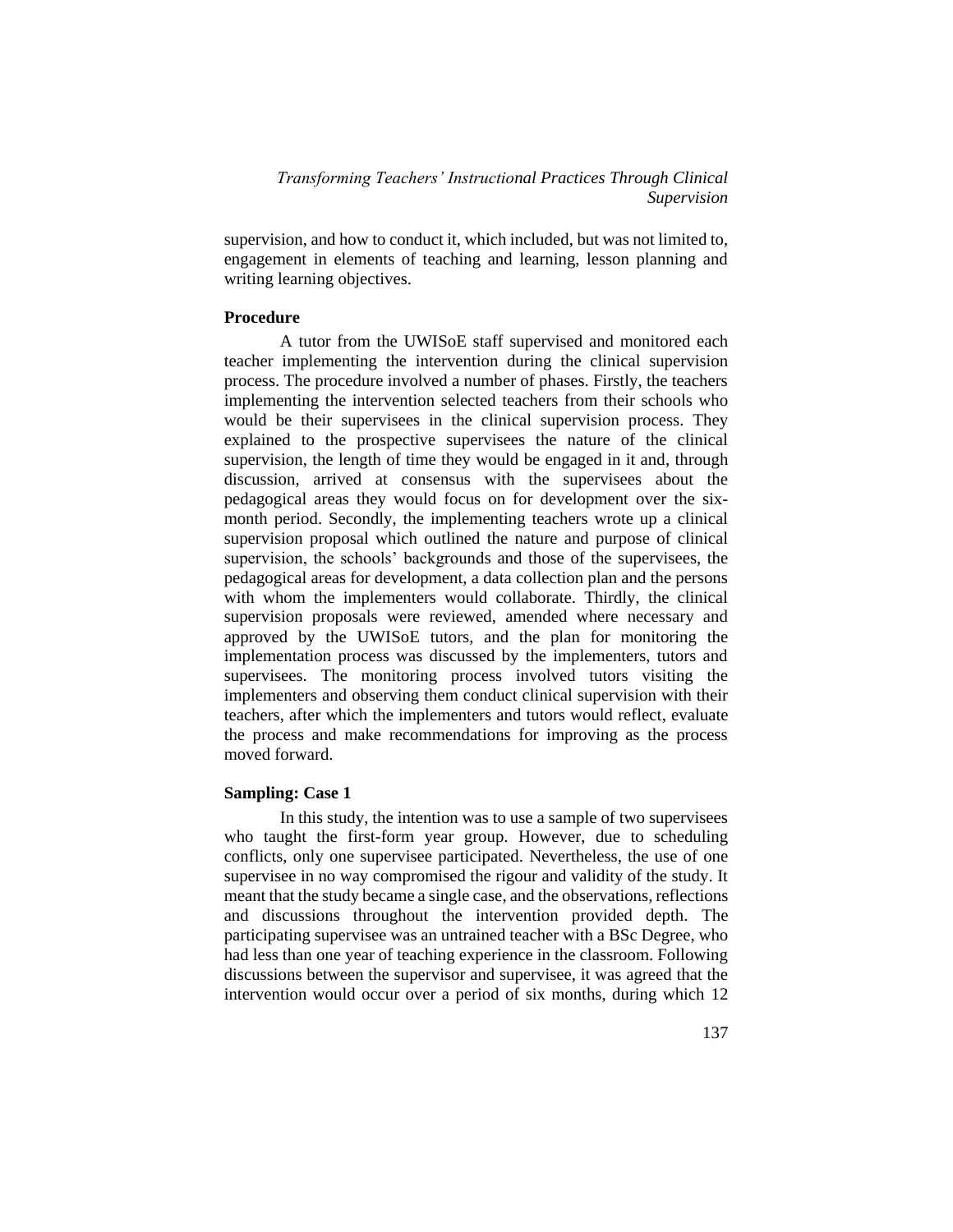observation sessions would be conducted. The supervisee's Form One Integrated Science class was used for each session. A teaching period of 40 minutes per session was used.

## **Sampling: Case 2**

The supervisees for this study comprised two new teachers, one male and one female, just out of university, with no formal teacher training. This was their first teaching appointment and both participants had less than three years teaching experience. The male supervisee possessed a BSc in Mathematics whilst the female had a BSc in Chemical Engineering with a minor in Mathematics. During the intervention, each supervisee was observed for six sessions each over a five-month period. The intention was for each supervisee to be observed for twelve sessions, but circumstances within the school environment did not permit this to occur. Despite this change, the validity and credibility of the study were not compromised as supervisees were available to participate fully in the planning, observations, reflections and discussions, and rich data were gathered throughout the intervention. The male supervisee used his Form Five Additional Mathematics class with a 70-minute teaching period for each session, while the female supervisee used a Form One Mathematics class with three 70-minute and three 35-minute periods for the six sessions, based on the class time-table.

#### **Data Collection and Analysis**

Data collection methods included classroom observations, questionnaires, interviews and journals. During the interventions, data were collected via journals kept by the supervisees, and field notes from the observations of the supervisors. After the intervention, data were collected using interviews with supervisees (Case 2) to accumulate their experiences of the process of clinical supervision. During the reconnaissance phase, for Case 1, questionnaires were administered to a sample of teachers to gain an understanding of teachers' perceptions of clinical supervision at the school. In Case 2, during the reconnaissance phase, questionnaires were given to the supervisees to explore their initial perceptions of clinical supervision. In Case 2, questionnaires were also used during the intervention to capture the supervisees' perceptions of the clinical supervision process, as well as their reflections on their current instructional practices. Numerical data from the questionnaires were analysed using the Microsoft Excel programme to generate descriptive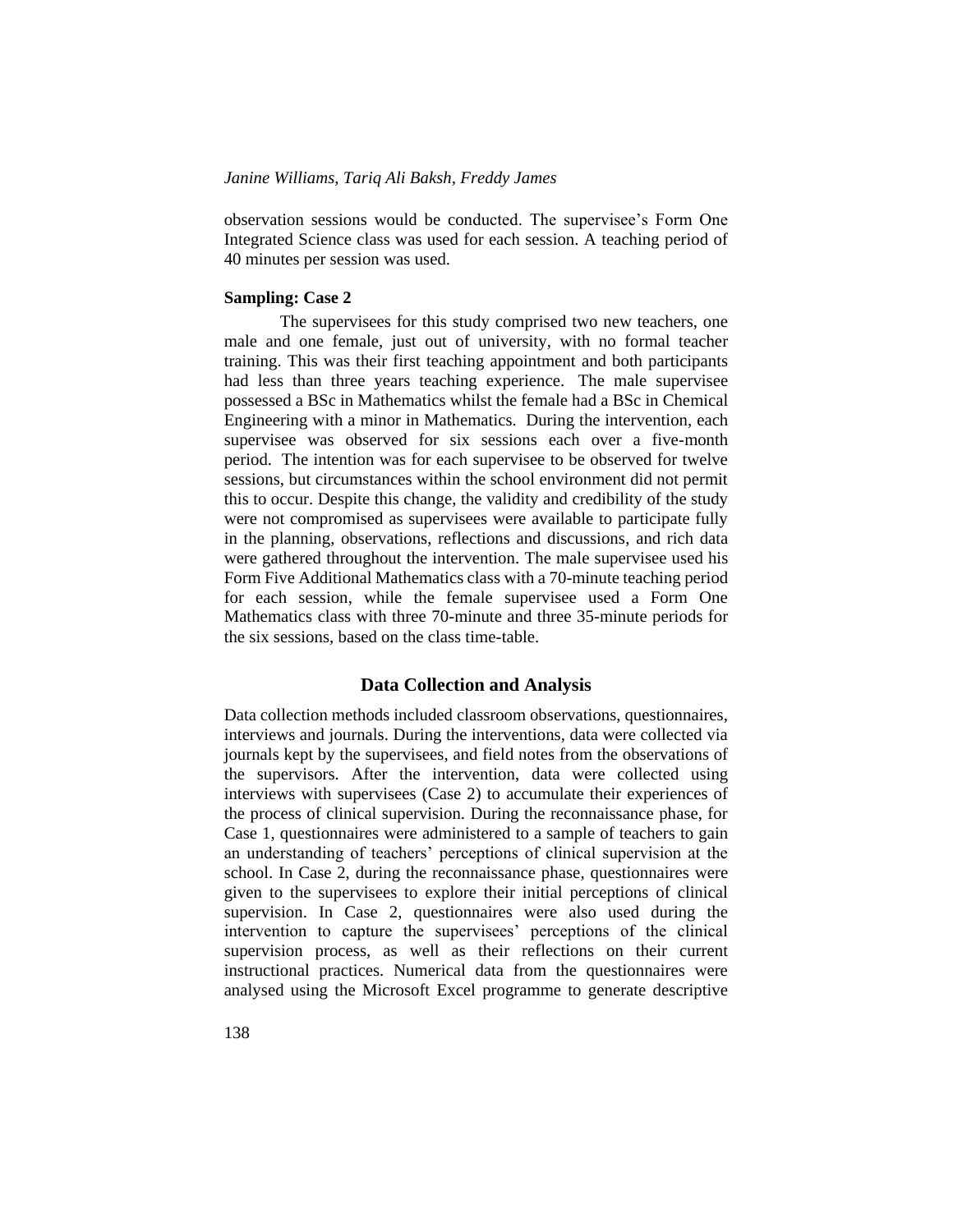statistics, and the non-numerical data collected from observation field notes and journals were analysed using content and thematic analyses.

## **Reconnaissance**

## *Case 1*

A reconnaissance phase was undertaken prior to the intervention in order to find out the degree to which clinical supervision was practised and to determine teachers' perception of clinical supervision at the school. During this phase, a questionnaire was used to gather data to determine the perceptions of clinical supervision at the school from ten Form One teachers. The ten teachers selected taught a variety of subjects and had five to ten years of teaching experience. Additionally, an interview was conducted with a school's vice-principal who offered insights on the practice of clinical supervision at the school and its importance. Deeper expositions of the findings from this reconnaissance phase are presented in the findings section for Case 1 of this paper.

*Case 2*

Participants in this research were exposed to one session of clinical supervision with the principal and heads of departments, three months prior to this intervention. They were chosen after collaboration with the school principal who indicated that they needed help to improve their performance in the classroom, after observation of one clinical supervision session. During the reconnaissance phase of the research, a questionnaire was administered prior to the clinical supervision period, to explore teachers' initial perceptions of the process of clinical supervision.

## **The Interventions**

Each implementer targeted different pedagogical skills to improve, based on the needs of the supervisees.

*Case 1*

The intervention was implemented with the intention to help improve the pedagogical skills and teaching strategies of a novice Form One teacher at School 1, by conducting clinical supervision. At a meeting with this teacher, the details of the clinical supervision process were outlined and explained, prior to the start of the intervention. The pedagogical skills and teaching strategies to be developed and assessed were also discussed, and it was agreed that the intervention would occur in sessions over a period of six months using the same Form One Integrated Science class for each session. In Case 1, the pedagogical skills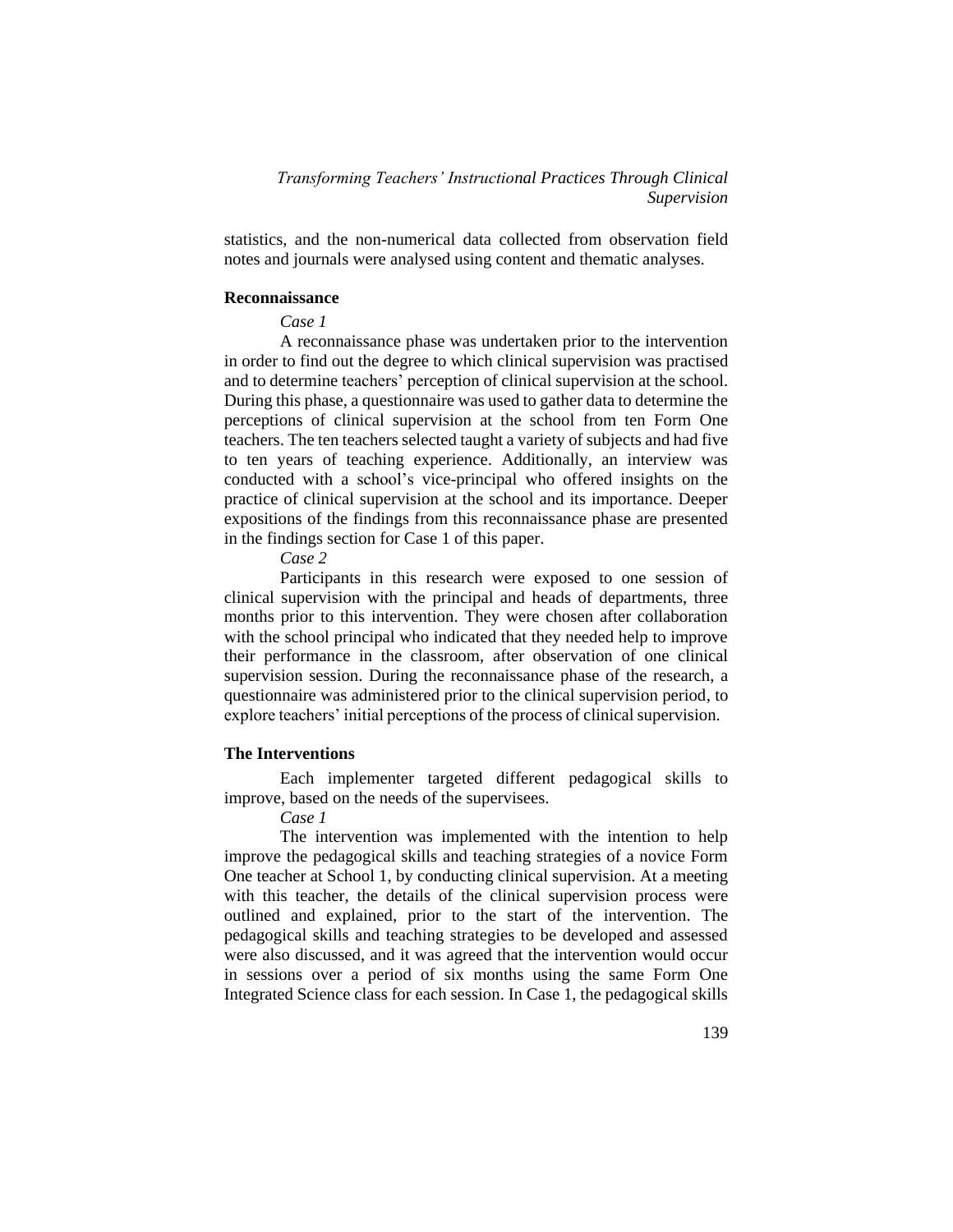targeted were as follows: classroom management, time management, positive reinforcement and non-verbal intervention. The ability of the teacher to utilise group work, simulation, brainstorming, student activity, questioning and technology as teaching strategies was also assessed. It was also indicated that there would be three visits by a UWISoE tutor to assess, guide and document the progress of the clinical supervision process.

During the intervention process, data were collected using observation instruments designed specifically for each pedagogical skill, and teaching strategy, and documentation in the form of reflective journals from both the supervisor and the supervisee, charted the progress of the supervisee. These were later used to determine if the intervention was successful.

Case 2

After two potential mathematics teachers were identified to participate in this study, both teachers consented to be a part of the programme. During discussions, each teacher identified key areas where they needed assistance in pedagogy and instructional strategies. In Case 2, the pedagogical skills targeted were lesson design, classroom management, questioning skills and student motivation. The intervention was initiated with a questionnaire to assess the supervisees' perceptions of the process of clinical supervision and its usefulness as a tool to improve the pedagogical and instructional practice of teachers. After two clinical supervision sessions, another questionnaire was administered to capture teachers' perceptions of the process as well as their reflections on their instructional practice. Finally, at the end of the clinical supervision period, the supervisor conducted an interview with each teacher to assess whether there were any changes in their perceptions of clinical supervision and to collect data on the impact of this intervention on their pedagogical and instructional practices.

#### **Findings**

#### *Case 1*

Findings from the reconnaissance, which sought to determine the perception of clinical supervision at the school and the manner in which it was being practised, revealed that 20% of teachers disagreed that clinical supervision was practised at the school, while 50% were undecided; 20% agreed and 10% strongly agreed that it was being practised. In terms of teachers' perceptions of clinical supervision, the findings showed that 30% felt that clinical supervision helped to create better professional teachers, 50% were undecided and 20% felt that clinical supervision did not help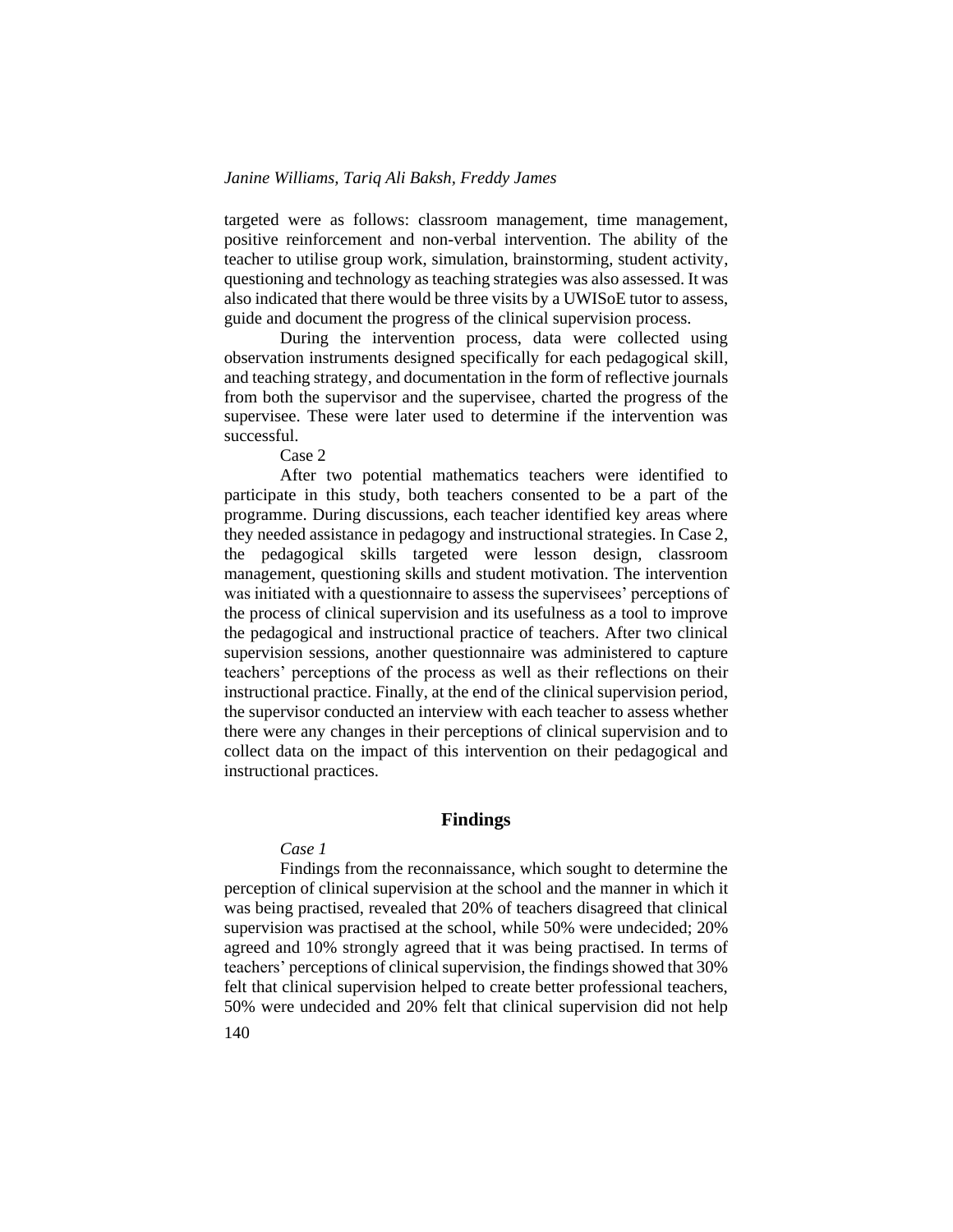create better professional teachers. Additionally, an interview was conducted with a vice principal who confirmed that clinical supervision was indeed consistently practised at the school, and fulfilled the mandate prescribed by the Ministry of Education, which was once per term per teacher. The vice principal also confirmed that the clinical supervision practised at the school was conducted using a three-phase process: a preconference, observation and post conference.

The findings of the reconnaissance phase revealed that although clinical supervision was practised to some degree at the school, it was not done consistently enough to offer a viable and accurate answer to the research question. Thus, the intervention discussed in this study was undertaken in order to answer the research question. In an attempt to address the consistency issue, the method of clinically supervising the same teacher for twelve sessions over a six-month period may offer a more accurate answer to the research question.

In answering the research question, data were gathered from the analysis of the supervisor's and the supervisee's journals. It was found that clinical supervision can stimulate professional growth in a novice Form One teacher. The teacher was able to utilise new instructional strategies, such as simulation and group work as highlighted in this excerpt from the supervisee's journal: "It was the first time I used simulation as a teaching strategy and I found that it worked well and the students seem to respond well to it; it brought energy to the class and an excitement to learning." This evidence is confirmed in the supervisor's journal: "The simulation exercise was executed well; the students responded well and learning occurred. It shows that the supervisee adapted well to a new teaching strategy."

Additionally, the supervisee's pedagogical skills, such as lesson planning, improved during the course of the supervision period as documented in both the supervisor's and the supervisee's journals. The supervisee stated, "Although it can be cumbersome and time consuming, I am beginning to see the value of writing lesson plans especially in the listing of the objectives." This is supported by this excerpt from the supervisor's journal: "The lesson plan indicated improved understanding of key terms such as cognitive, psychomotor and affective as well as learning objectives."

The findings showed that teachers' time management skills also improved during the intervention. In the second session's journal entry, the supervisor recorded, "It was noticeable that the supervisee exceeded the allotted time for the teaching period for the second time in two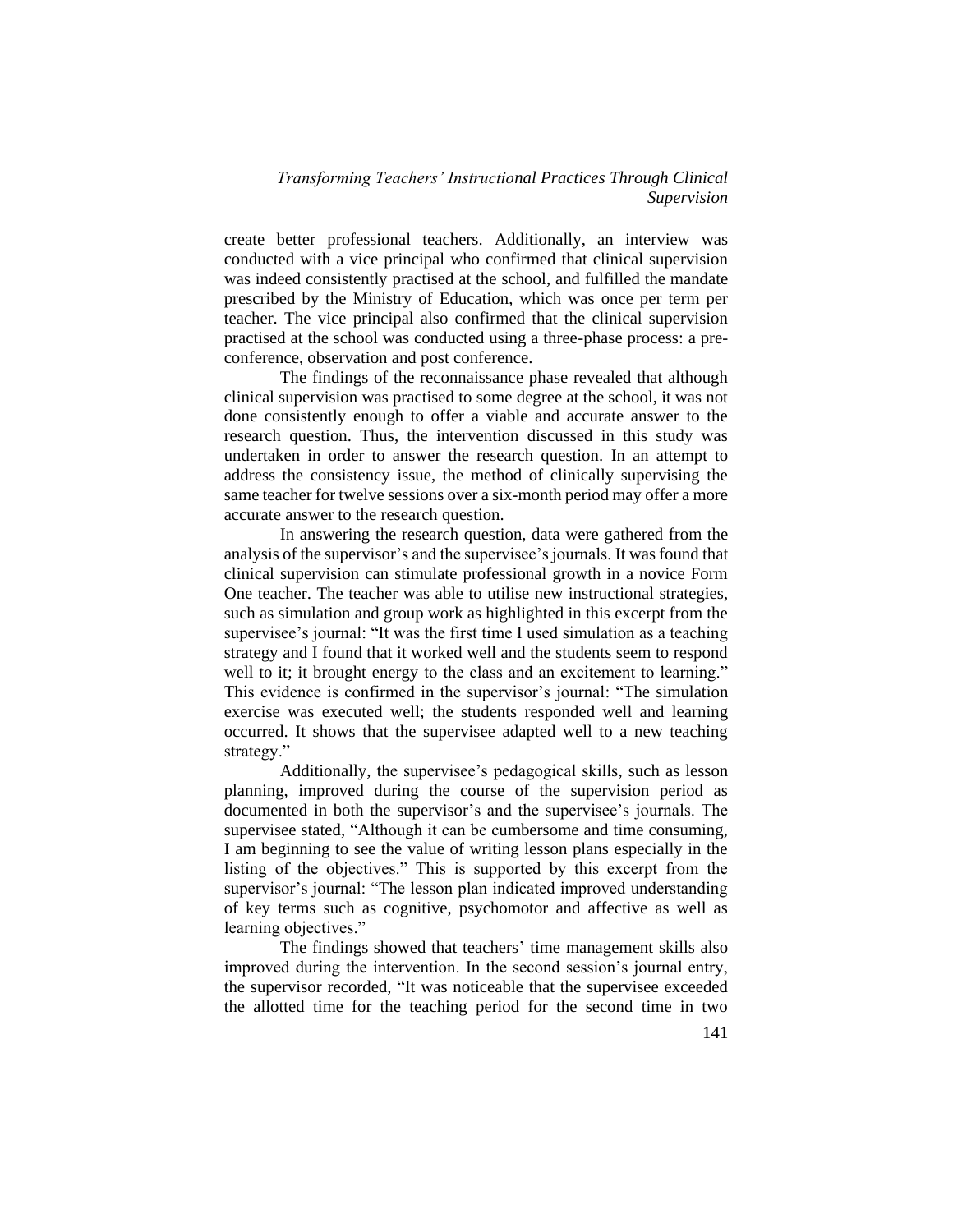sessions; this resulted in a rushed closure." However, by the tenth session the supervisor commented, "There was a marked improvement in the time management of the lesson as students were given sufficient time to ask questions, and there was a proper closure to the lesson." This is also acknowledged in the supervisee's journal where she documented: "I have learnt the value of time and the importance of an effective closure; to enforce anything after the bell sounds is fruitless."

The supervisee's classroom management skills also improved. As indicated in her journal, "Classroom management is less of a challenge for me now, and the students are more absorbed in the lesson." This was also supported in the supervisor's journal for the seventh session, where the supervisor stated, "It seems that the improved lesson plans have resulted in better classroom management as the teacher is more organised while the students are more engaged. This is promising, especially with such a large class."

The supervisee also expressed appreciation for, and satisfaction with the new strategies learnt and confirmed her intention of using these strategies in future lessons as evident in this excerpt from the supervisee's journal: "I do think that simulation is an effective teaching strategy and do plan to use it in future lessons." This is also reflected in this extract from the supervisor's journal where it was indicated: "She also expressed interest in other teaching strategies and confirmed her willingness to continue with the process." The journals reflected clear growth and improvement in the pedagogical and instructional skills of the supervisee. The evidence of the supervisee's intention to use the newly learnt strategy in future lessons, her interest in other strategies, and her willingness to continue with the process may also suggest some degree of appreciation and commitment to the process.

# *Case 2*

During the reconnaissance phase, data were collected via a questionnaire regarding the perceptions of two teachers of the process of clinical supervision, since they had been exposed to clinical supervision previously. Data collected revealed that the teachers found clinical supervision to be time consuming, and that it required much planning. There were also the perceptions of "uncertainty" and "nervousness" of being observed. They were also aware that the process was about using "observations to make improvements", and it "corrects errors in teacher practice." Therefore, it can be assumed that the procedure for clinical supervision previously done, was of an acceptable standard.

In response to the research question posed, data were derived from questionnaires, field notes and the interviews. Implementation of clinical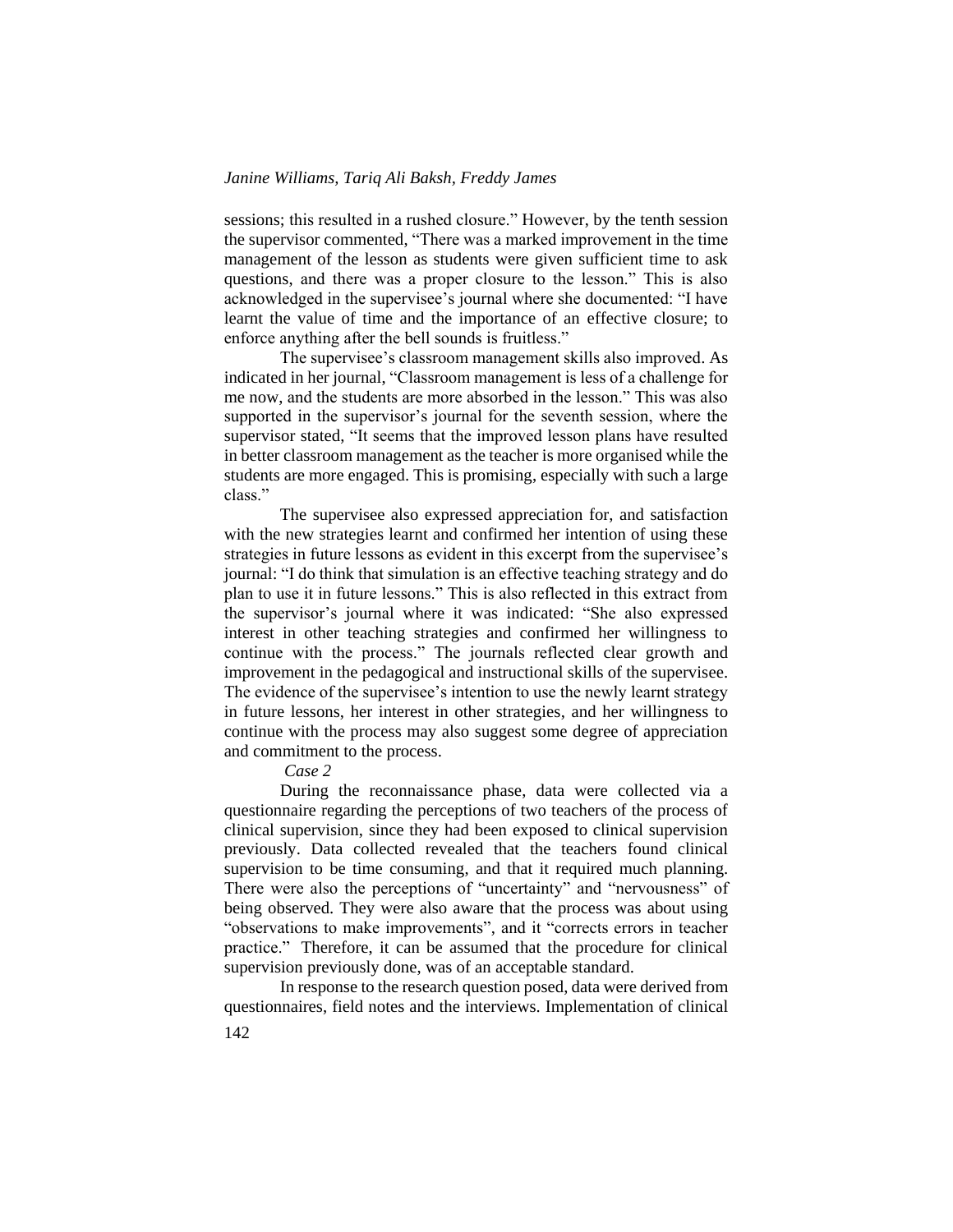supervision posed several challenges. The teachers expressed the view that the process of clinical supervision posed challenges during the period. Time was a major challenge even though lessons being observed were a part of their planned list of lessons for the term. Both teachers taught for 29 periods each week with 11 free periods, which could be used for supervision of other classes as the need arose. They found that time for planning and preparation was very limited.

Additionally, they felt that clinical supervision entailed "extra work". The writing of a lesson plan for each lesson was a challenge since this was not the norm. Also, Teacher A was not familiar with the pedagogical skills for completing this task. The teachers' regular method of planning was making notes, using the textbook and employing any strategy they found suitable while teaching in the classroom.

Teachers also indicated that they had feelings of "anxiety" and "nervousness" while under observation in the classroom. It was felt that "there was an added pressure on the teacher while being observed." Teachers also expressed the concern for students' reaction to a clinical supervision setting. A lack of equipment at the school was also a challenge at times. Ultimately, despite challenges faced, the teachers found that preparing lesson plans before teaching: 'delivered the content in a more efficient way," and it "encouraged diligence and greater organisation." Teacher A commented:

> *Now I have an idea how to structure my lessons to actually get the point across, but before it was difficult. But I have a better idea of what is needed for the lesson plan. If I have to go home and do one, it's not a challenge.*

Both teachers found the process of clinical supervision helpful in facilitating their professional development, and suggested that "clinical supervision be held more frequently" as a regular part of the school's routine practice, because "you are pushed to correct and pushed to improve." Methods and strategies with which they were unfamiliar, were adopted from the literature provided, with the guidance of the supervisor. The teachers' comments below are testimony to their pedagogical and instructional growth as a result of their engagement in the clinical supervision process. Teacher A indicated:

> *I learned useful techniques to ask questions and control misbehaviour. Clinical supervision encourages diligence and greater organisation.*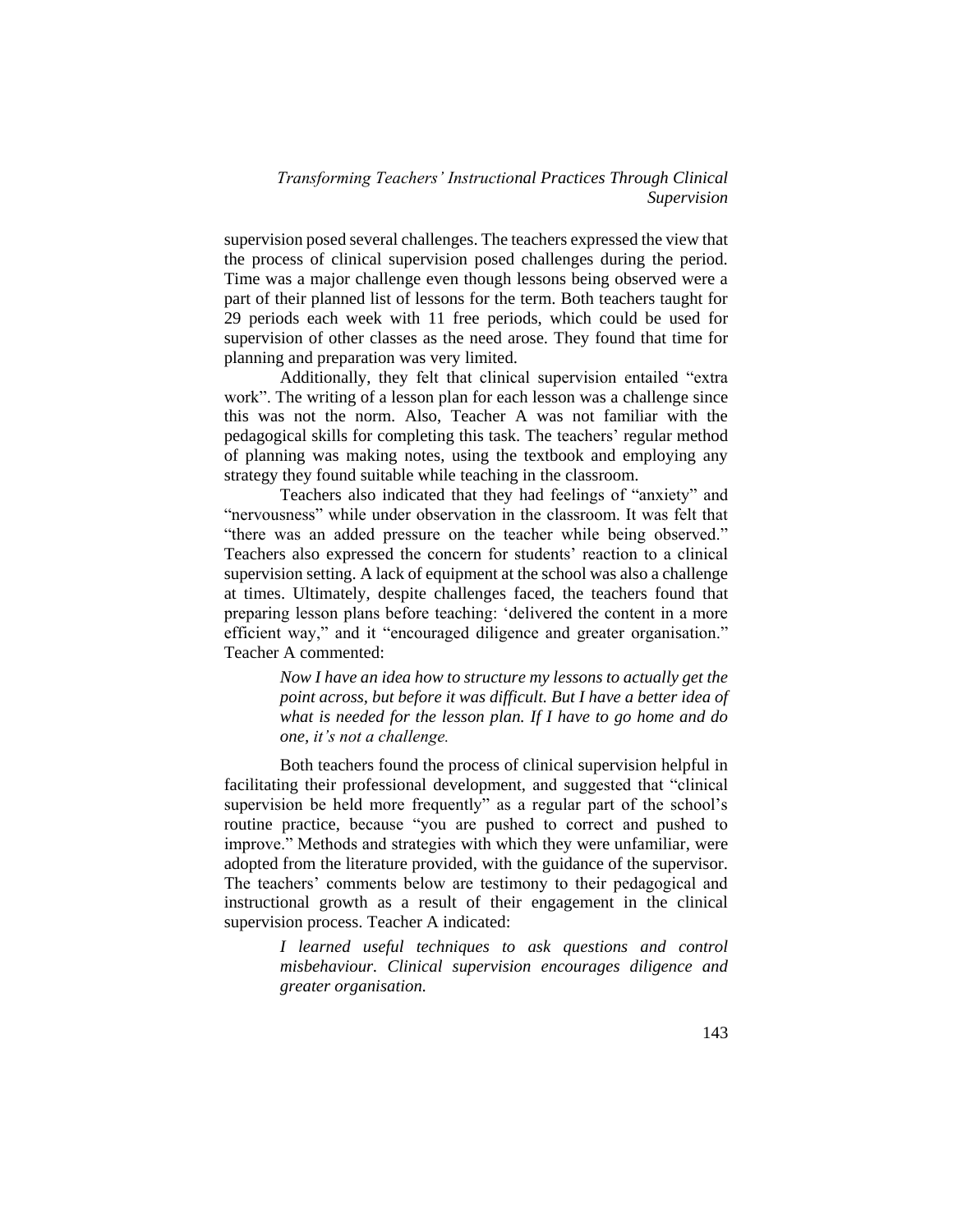Teacher B stated:

*The information the supervisor gave was very beneficial. I would not have known of these different techniques or philosophies, so it was greatly appreciated that more content was given to guide me, for example, Bloom's Taxonomy, wait time and the use of praise.*

With no formal teacher training, pedagogy was developed through trial and error, and sporadic advice that the teachers occasionally received from other teachers. Clinical supervision provided an avenue for teachers to access help in areas that they perceived to be weak. The teachers felt that they benefitted from the literature shared with them on various topics, and also from the pre- and post-conferences held. From the data collection instruments, responses indicated some improvement in pedagogical and instructional skills. Improvement in teachers' pedagogy was found in areas of organisation, selecting appropriate materials, methods of teaching, and lesson planning. This is evident from the responses given by the teachers. Teacher A:

> *The class is much more behaved since using the information researched... I have a better idea of what is needed for the lesson plan... It has improved my ability to prepare engaging lessons*.

Teacher B:

*I learnt how to pose questions and how to encourage students to answer; how to deliver the content in a more efficient way... Using more technology in lessons, stimulated students' thinking and interaction.*

A list of teaching methods and strategies used by teachers was compiled prior to the clinical supervision period. This list was contrasted with a list made after the clinical supervision period. Table 1 displays a comparison of methods and strategies employed by both teachers before and after the intervention.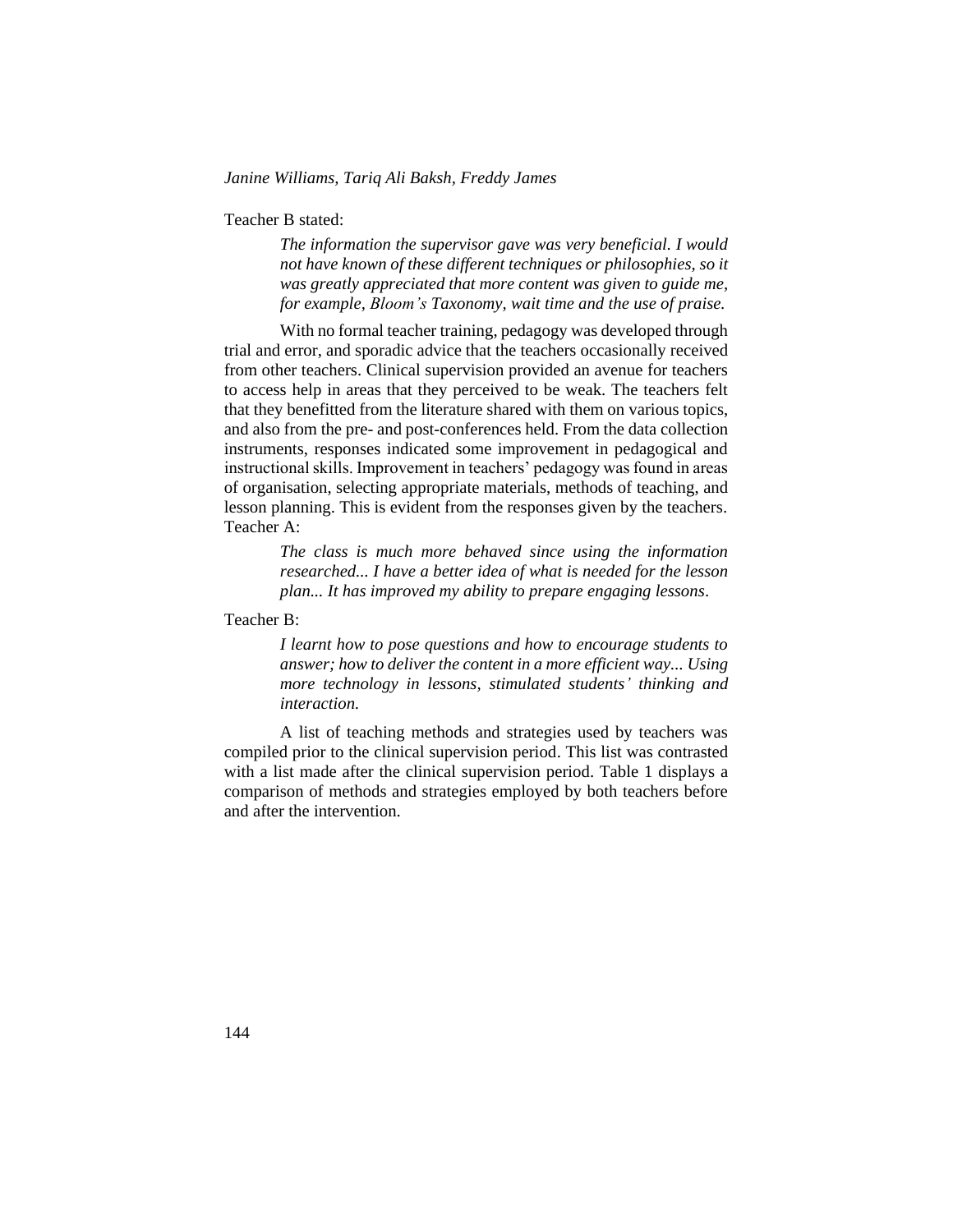|                | <b>Instructional Practice</b>        | <b>Teacher A</b>                 | <b>Teacher A</b>                 | <b>Teacher B</b>                 | <b>Teacher B</b>                 |
|----------------|--------------------------------------|----------------------------------|----------------------------------|----------------------------------|----------------------------------|
|                | <b>Methods &amp; Strategies used</b> | <b>Before</b><br><b>Clinical</b> | <b>During</b><br><b>Clinical</b> | <b>Before</b><br><b>Clinical</b> | <b>During</b><br><b>Clinical</b> |
| 1              | Lecture                              | Y                                | N                                | Y                                | Y                                |
| $\mathbf{2}$   | Teaching notes                       | Υ                                | N                                | Y                                | N                                |
| 3              | Group work                           | Y                                | Y                                | Y                                | Y                                |
| 4              | Use of textbook                      | Υ                                | Y                                | Y                                | Y                                |
| 5              | Explanations with use of whiteboard  | Y                                | Y                                | Y                                | Y                                |
| 6              | Student explanations/presentations   | Y                                | Y                                | Y                                | Y                                |
| $\overline{7}$ | Student peer teaching                | Y                                | Y                                | Y                                | Y                                |
| 8              | <b>Discussion</b>                    | Υ                                | Y                                | Y                                | Y                                |
| 9              | Worksheets                           | Y                                | Y                                | Y                                | Y                                |
| 10             | Lesson plan                          | N                                | Υ                                | N                                | Y                                |

**Table 1.** *Comparison of Methods and Strategies Used by Teachers in Their Instructional Practice*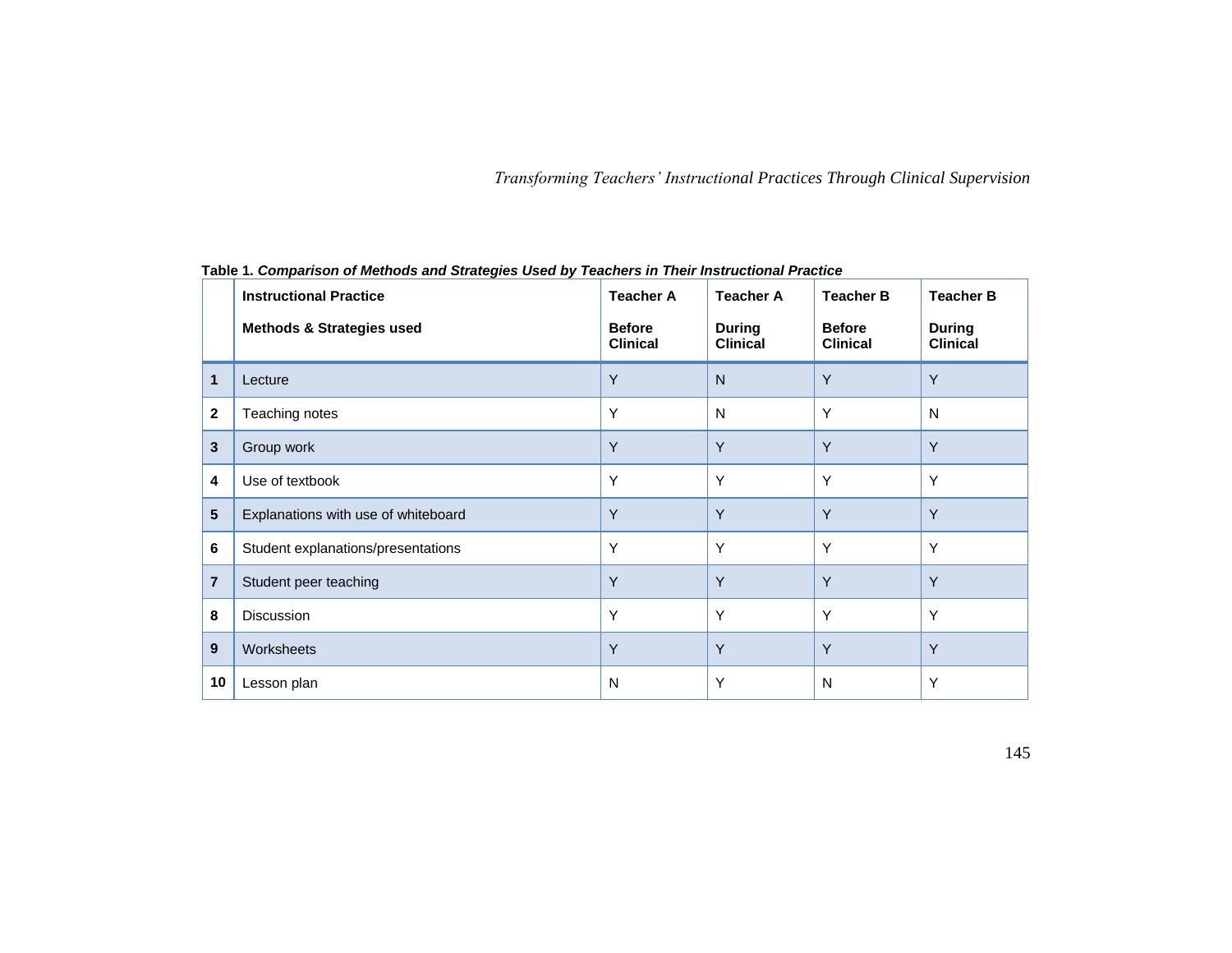| 22 | Classroom Management strategies<br><b>Total Strategies Used</b> | N<br>11      | Y<br>20 | Y<br>11      | Y<br>19 |
|----|-----------------------------------------------------------------|--------------|---------|--------------|---------|
| 21 | Demonstrations                                                  | Y            | Y       | Y            | Y       |
| 20 | Use of visualisation                                            | N            | Y       | N            | N       |
| 19 | <b>PowerPoint Presentation</b>                                  | N            | Y       | $\mathsf{N}$ | Y       |
| 18 | Animations                                                      | ${\sf N}$    | Y       | N            | Y       |
| 17 | Use of computer games                                           | $\mathsf{N}$ | Y       | N            | N       |
| 16 | Use of videos                                                   | N            | Y       | N            | Y       |
| 15 | Use of Praise                                                   | N            | Y       | $\mathsf{N}$ | Y       |
| 14 | Use of wait time                                                | N            | Y       | N            | Y       |
| 13 | Questioning                                                     | Y            | Y       | Y            | Y       |
| 12 | Closure                                                         | N            | Y       | N            | Y       |
| 11 | Set induction                                                   | $\mathsf{N}$ | Y       | $\mathsf{N}$ | Y       |

 $KEY: Y = yes$   $N=no$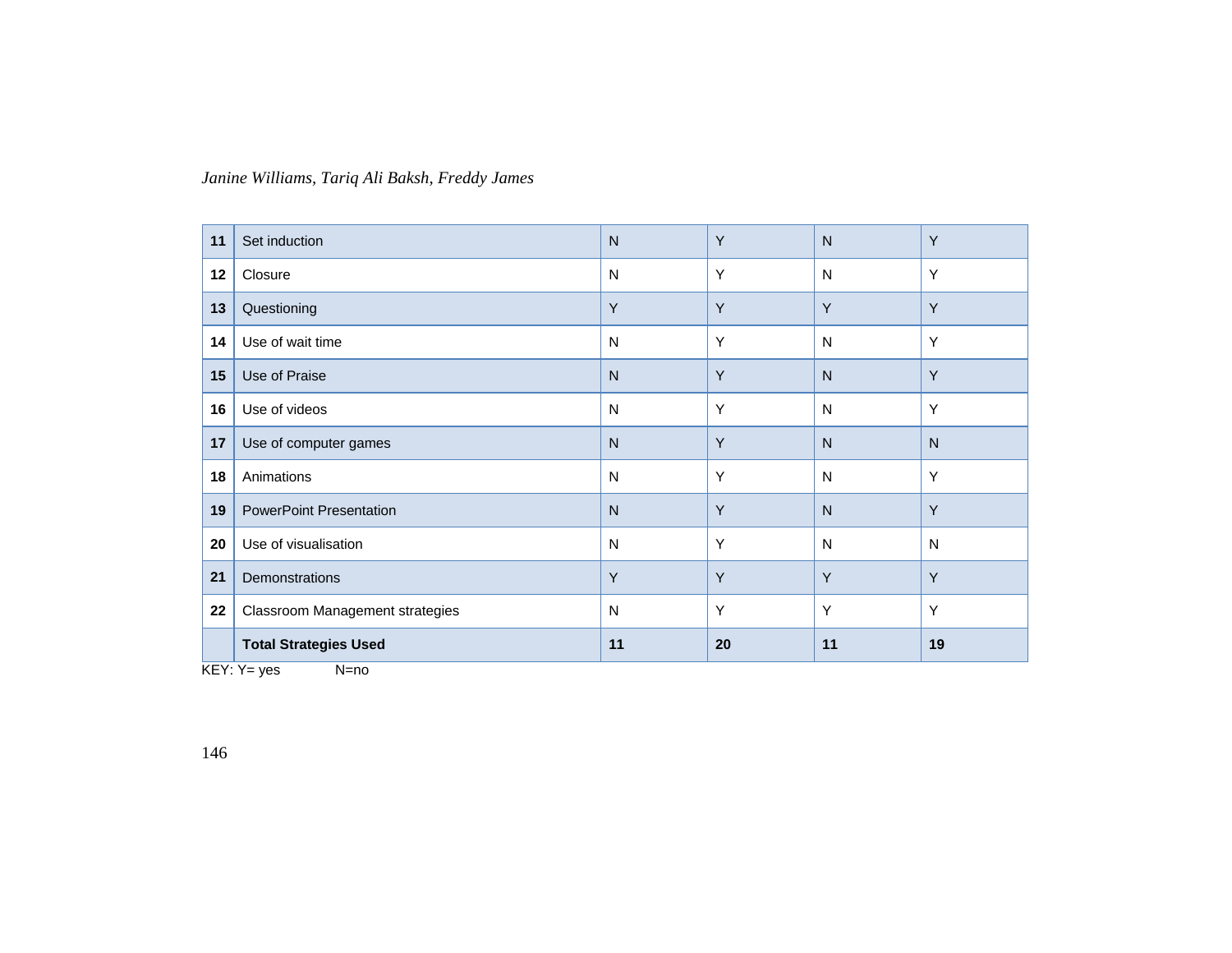The findings of the study, as depicted in Table 1, showed an increased use of methods and strategies employed in instructional practice during the period of clinical supervision. Teacher A employed the 11 strategies in her instructional practice during her years of experience as a teacher, but there was an increase of 9 additional strategies utilised during clinical supervision. Teacher B used 11 strategies but added an additional 8 strategies to his instructional practice.

Results showed a 41% increase in methods and strategies used by Teacher A whilst there was a 36% increase used by Teacher B during clinical supervision. The following are comments by teachers during an interview on the impact of clinical supervision on their methods and strategies:

Teacher A:

*It has also encouraged me to source various methods and put them into practice in the classroom*.

Teacher B:

*I could integrate other teaching methods into my own...personally for me the methods with the use of technology rather than going to class and presenting work in a verbal manner has stimulated me." The findings of this study revealed that even though the process of clinical supervision was perceived as burdensome and time consuming, it facilitated improvement in teachers' pedagogical and instructional skills and professional development.*

## **Synthesis of Findings**

In relation to both Cases, 1 and 2, the findings revealed that implementing clinical supervision can improve the pedagogical and instructional skills of teachers, but it requires time for planning and executing within the given school context. With regard to Case 1, during the course of the intervention, a novice Form One teacher at the school under study showed improvement in various areas such as lesson planning and learned new teaching strategies such as simulation, which was successfully utilised in the classroom. The teacher also expressed interest in new strategies and confirmed her willingness to continue with the process. Similarly, with regard to Case 2, the two teachers in the Mathematics department perceived the process of planning for clinical supervision as timeconsuming but ultimately improved some areas of their pedagogy and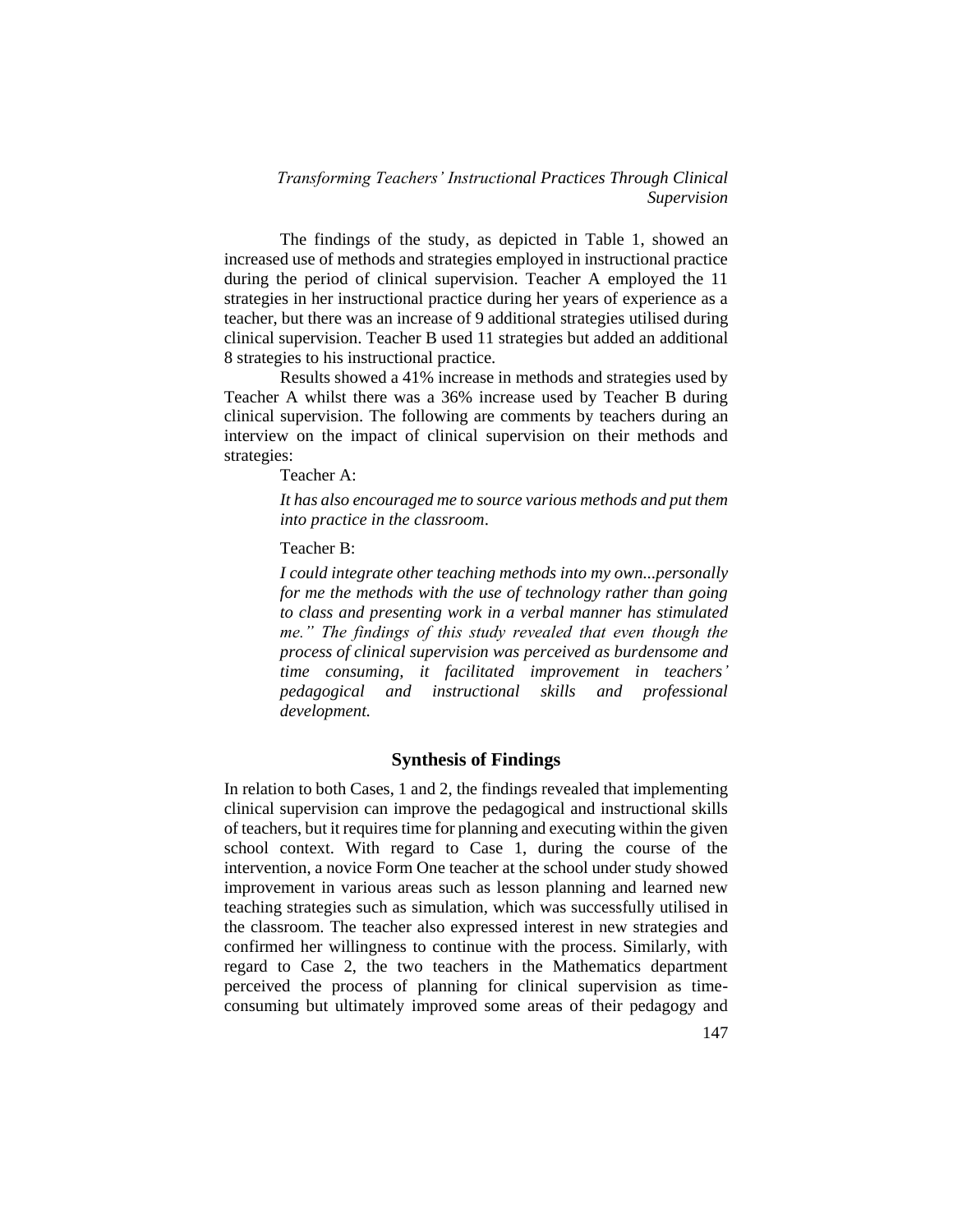instructional practice. The findings of the study revealed that for both cases, teachers welcomed the frequency of clinical supervision.

#### **Discussion**

This discussion analyses the findings in terms of the research question posed and the literature reviewed for the study. The aim of the study was to determine the extent to which implementing an intervention using clinical supervision can improve the pedagogical and instructional skills of secondary school teachers in two schools in Trinidad. Overall, it emerged that in all three instances, the findings showed that as a result of their engagement in clinical supervision, there was development in the pedagogical and instructional skills of the teachers. These findings confirm that clinical supervision can improve teachers' pedagogical and instructional practice (Gall & Acheson, 2011; Blasé & Blasé, 1999), where the general goal of clinical supervision is to improve teachers' classroom practice.

Still, the research question asks the extent to which improvement can occur. In addressing this latter issue, the findings showed that the extent to which clinical supervision can improve teachers' pedagogical and instructional practices is contingent upon teachers' and supervisors' understanding that clinical supervision is a process and not a one-off event, their dispositions toward the clinical supervision process and the time for proper planning and execution of the process. The study showed that the time involved in planning the clinical supervision process was a challenge due to little or no mentoring of the teachers when they embarked on their teaching career at the school. Therefore, having to plan, conform and structure for clinical supervision would have seemed burdensome and time-consuming. This finding is consistent with Fullan and Miles' (1992) analysis of what works in bringing about change.

The findings of the study indicated that over the intervention period, teachers' disposition to the clinical supervision as a professional development tool grew, and their attitudes toward clinical supervision changed. The study showed that teachers welcomed the frequency of clinical supervision. They felt it provided them with structure and training for development especially for new teachers embarking on a career in teaching or becoming professional teachers. New instructional strategies and pedagogical skills learned and developed by the teacher, as well as the teacher's continued interest in and appreciation of the process during the intervention, are substantiated by studies done by (Goldsberry, 1988; Harris, 1998) where it was revealed that the clinical supervision process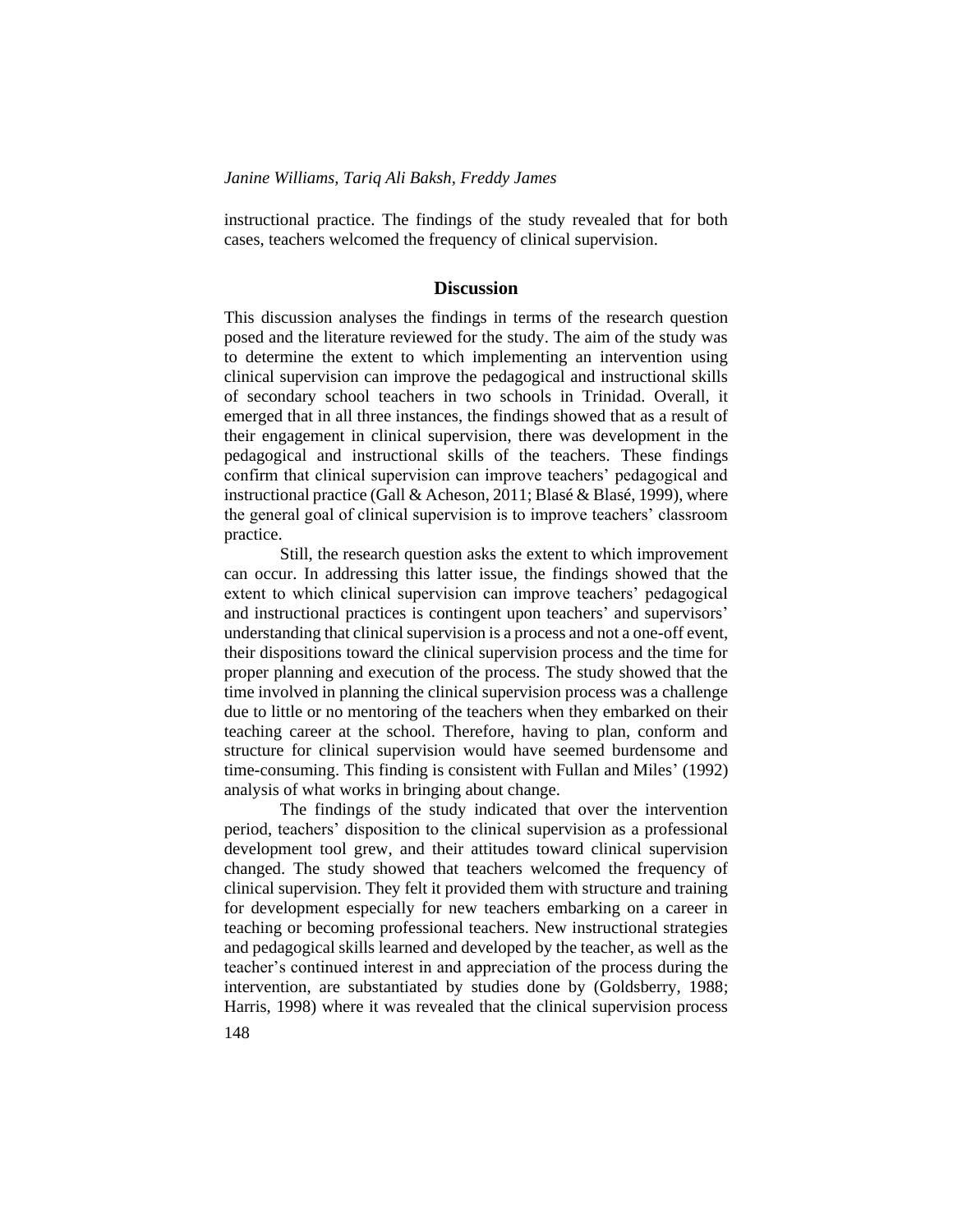not only improves teacher's practice but attitude as well. Additionally, these findings support Kutsyuruba (2003) who concluded that "beginning teachers desire more frequent use of instructional supervision that meets their professional needs, that promotes trust and collaboration, and that provides them with support, advice and help" (p. 4).

## **Conclusion and recommendations**

The study sought to investigate the extent to which implementing an intervention using clinical supervision can improve the pedagogical and instructional skills of secondary school teachers in two schools in Trinidad. It showed that if done regularly and in a structured way, clinical supervision could facilitate the professional development of teachers, both new and experienced, in developing their pedagogical and instructional skills. Implementation of clinical supervision with well-planned scheduling, using a systematic approach, would be more beneficial than sporadic sessions. This might, however, require further resourcing at the school level, as teachers' workloads would have to be adjusted to afford the requisite time and energy to execute the process effectively. This research in clinical supervision has validated its importance as a legitimate means of professional development of teachers. It is worth noting that the clinical supervision process used in this study is more systematic and developmental than what obtains in most schools in T&T. Thus, it would be worthwhile to conduct further research within the schools in the study and other schools in T&T. Additionally, it would be useful to determine the impact of the change in the teachers' practices on their students' learning. The findings from these studies can be used to make decisions and policies about institutionalising clinical supervision in schools in ways that make its use effective.

The following recommendations were drawn from the findings of the study. Clinical supervision should be implemented on a regular basis as part of the school's routine practices to assist with mentoring and supervision of teachers. Teachers need to be more aware of the goals of clinical supervision in order to alleviate fear of the process and to dissuade the belief that its purpose is solely evaluative and punitive. Furthermore, the responsibility of clinical supervision should be decentralised from the principal to heads of departments. Their weekly teaching loads should be reduced to accommodate the effective management of teacher supervision. The Ministry of Education should facilitate seminars and training workshops periodically to equip Heads of Departments with the skills and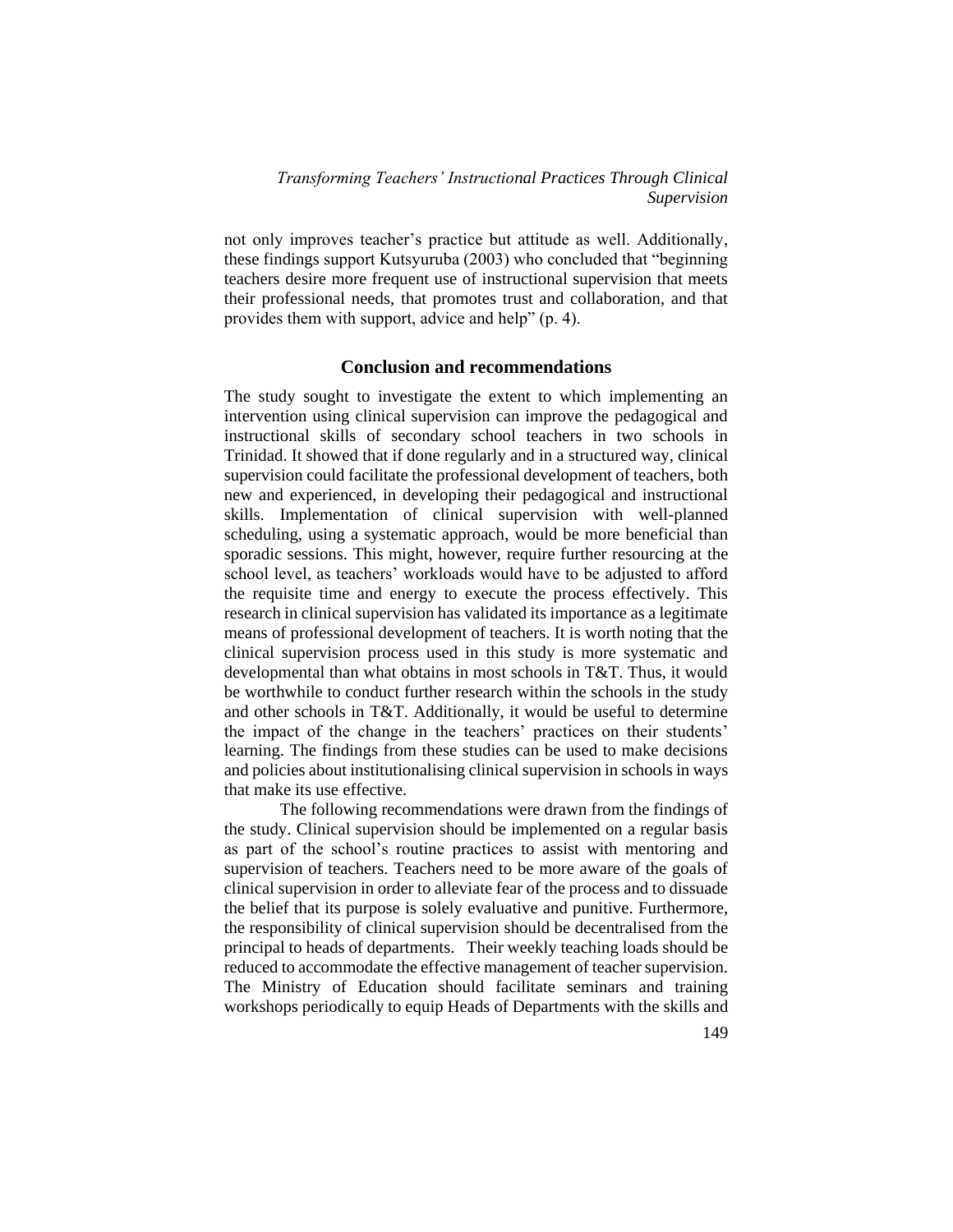knowledge of clinical supervision to ensure improved practices in schools. Finally, teachers should be held accountable to implement feedback given to them from clinical supervision**.**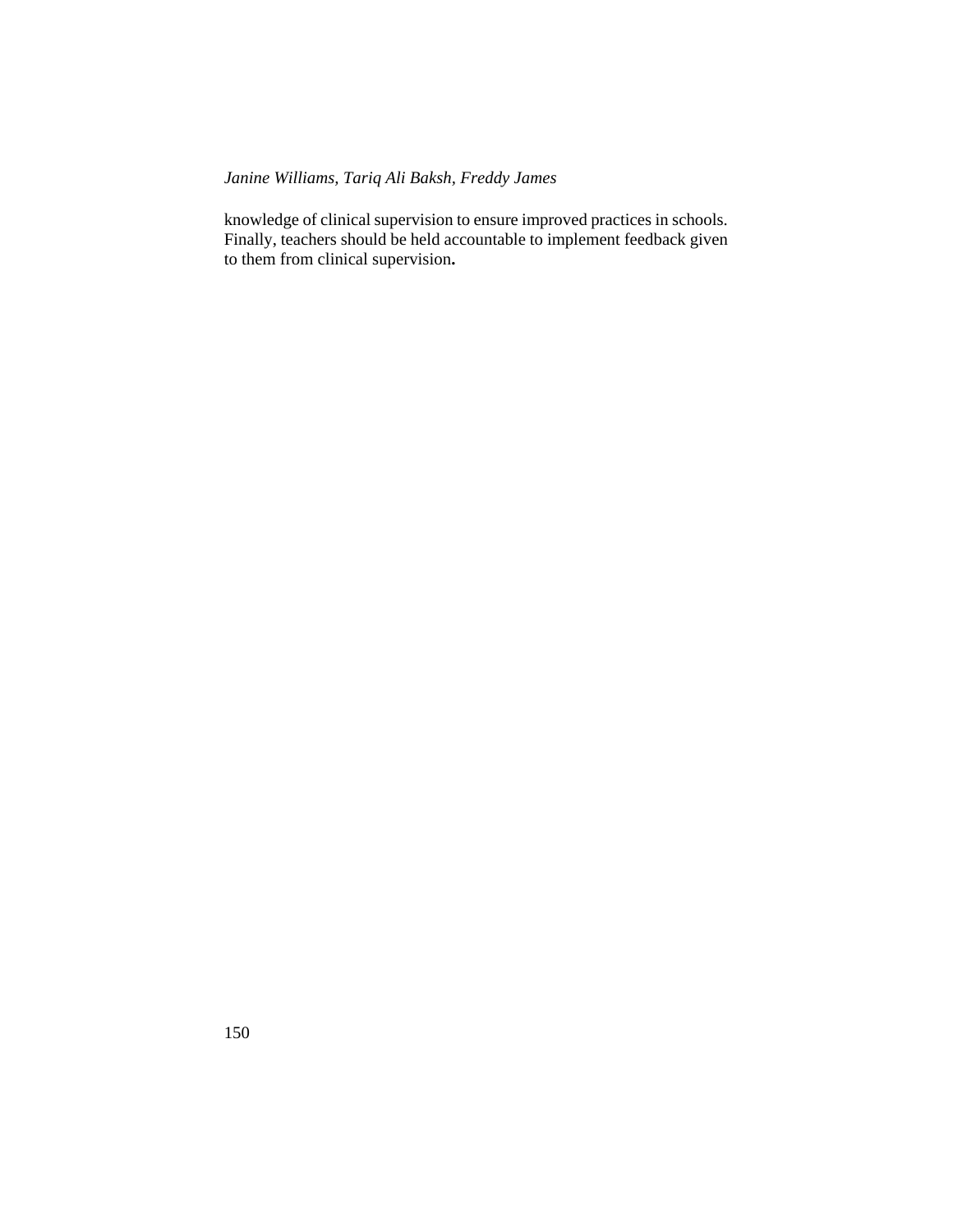#### **References**

- Acheson, K. A., & Gall, M. D. (2003). *Clinical supervision and teacher development: Preservice and inservice applications* (5<sup>th</sup> ed.). New York, NY:
	- Wiley.
- Beach, D. M., & Reinhartz, J. (2000). *Supervisory leadership: Focus on instruction*. Boston, MA: Allyn and Bacon.
- Blase, J., & Blase, J. (1999). Principals' instructional leadership and teacher development: Teachers' perspectives. *Educational Administration Quarterly*, *35*(3), 349-378.
- Blumberg, A. (1980). *Supervisors & teachers: A private cold war* (2<sup>nd</sup> ed.). Berkeley, CA: McCutchan.
- Braithwaite, G. (1995). *Clinical supervision: Conceptions, perceptions and attitudes of teachers and supervisors in secondary schools in Barbados*. (Doctoral thesis). The University of the West Indies, Cave Hill Barbados.
- Cogan, M. (1973). *Clinical supervision*. Boston, MA: Houghton.
- Darling-Hammond, L., Newton, X., & Wei, R. (2010). Evaluating teacher education outcomes: A study of the Stanford Teacher Education Programme. *Journal of Education for Teaching: International Research and Pedagogy, 36*(4), 369–388. doi:10.1080/02607476.2010.513844
- Day, C. (1999). *Developing teachers: The challenges of lifelong learning.* London: Falmer Press.
- Eisner, E. W. (1985). *The educational imagination: On the design and evaluation of educational programs* (2nd ed.)*.* New York: Macmillan.
- Fullan, M., & Miles, M. (1992). Getting reform right: What works and what doesn't. *Phi Delta Kappan, 73,* 745-752.
- Gall, M.D. & Acheson, K. (2011). C*linical supervision and teacher development: Preservice and inservice applications* (6th ed.). New York, NY: Wiley.
- Glanz, J. (2004). *The assistant principal's handbook: Strategies for success.* Thousand Oaks, CA: Corwin Press.
- Glatthorn, A. A. (2007). Cooperative professional development: Peer-centred options for teacher growth*. Educational Leadership. 45*(3), 31-35.
- Glickman, C. D., Gordon S. P., & Ross-Gordon, J. M. (1998). *Supervision of instruction: A developmental approach* (4th ed.). Boston, MA: Allyn and Bacon.
- Goldhammer, R. (1969). *Clinical supervision: Special methods for the supervision of teachers.* New York, NY: Holt, Rinehart and Winston.
- Goldsberry, L. F. (1998). Teacher involvement in supervision. In G. R. Firth & E. Pajak (Eds.), *Handbook of Research on School Supervision* (pp. 428-462). New York, NY: Simon and Schuster Macmillan.
- Grimmett, P. & Crehan, P. (1990). Barry: A case study of teacher reflection in clinical Supervision. *Journal of Curriculum and Supervision*, *5*(3), 214-235.
- Grizzard, T. (2007). *The impact of instructional leadership on school climate: A model for principal and teacher improvement* (Doctoral dissertation). Retrieved from ProQuest Dissertations and Theses database. (UMI No. 3277896).